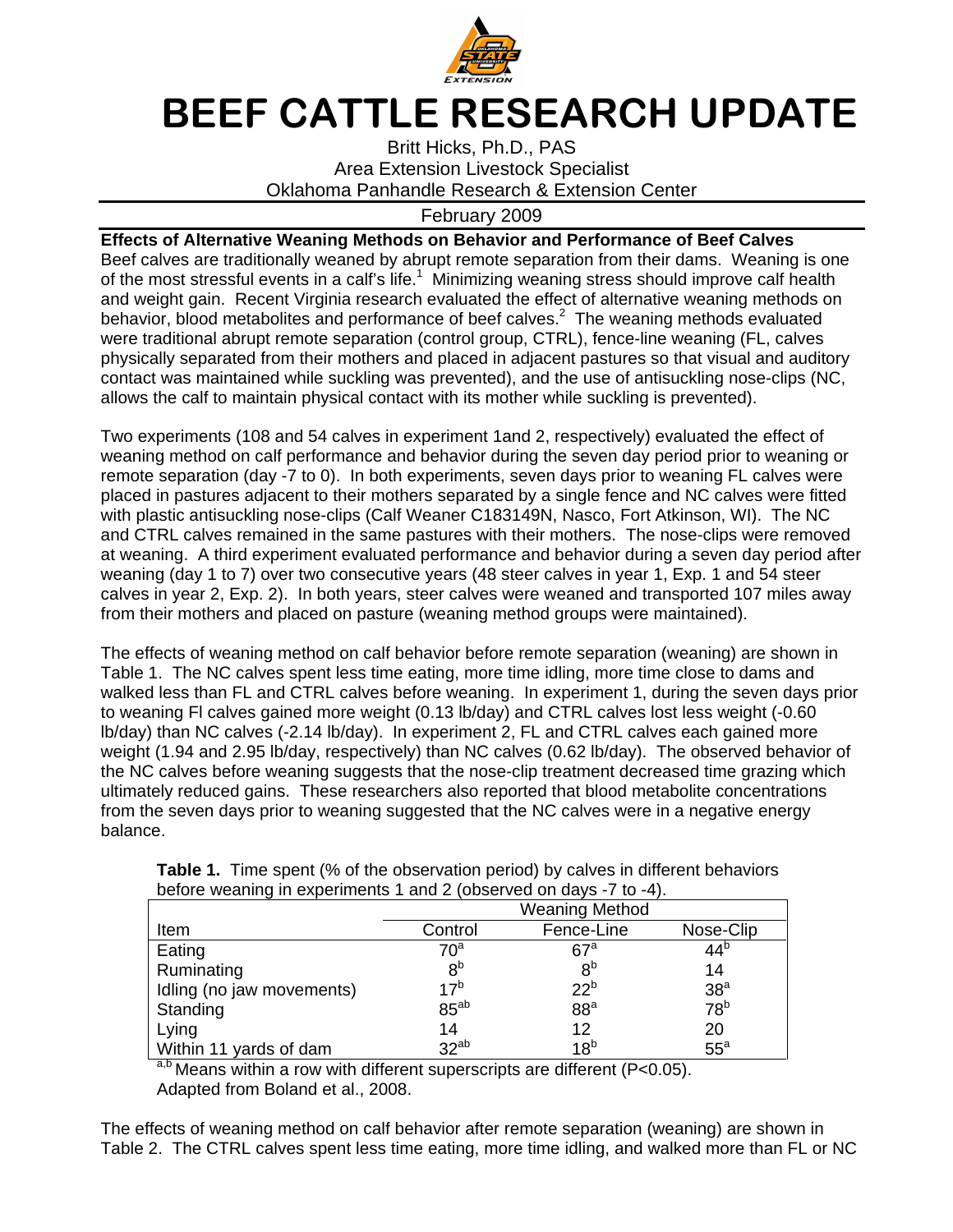calves. During the seven day period after weaning, gains of FL calves (4.65 lb/day) were greater than that of NC calves (3.18 lb/day) with the gains of CTRL calves being intermediate (3.75 lb/day). It is interesting to note that the gains of NC calves after weaning were decreased as compared with FL and CTRL calves in spite of increased grazing time.

|                           | <b>Weaning Method</b> |              |                 |  |
|---------------------------|-----------------------|--------------|-----------------|--|
| Item                      | Control               | Fence-Line   | Nose-Clip       |  |
| Eating                    | 33 <sup>c</sup>       | $45^{\circ}$ | 50 <sup>a</sup> |  |
| Ruminating                | 14                    | 13           | 12              |  |
| Idling (no jaw movements) | 47 <sup>a</sup>       | $34^{ab}$    | 31 <sup>b</sup> |  |
| Standing                  | 72                    | 67           | 70              |  |
| Lying                     | 28                    | 33           | 29              |  |

**Table 2.** Time spent (% of the observation period) by calves in different behaviors after weaning in experiment 3 (observed on days 1 to 4).

 $a,b,c$  Means within a row with different superscripts are different (P<0.05). Adapted from Boland et al., 2008.

The results of this study suggest that the use of nose-clips decreases calf performance both prior to and after weaning. In contrast, fence-line weaning appears to be a viable alternative to weaning calves by remote separation. The results of this research concur with 2003 California research.<sup>3</sup> These California researchers conducted a three-year study to compare weaning calves while allowing fence-line contact with their dams to non-weaned calves or calves weaned and completely separated from their dams. Results of this study (Table 3) indicate that FL weaned calves show less behavioral stress (time spent eating, walking, and resting) than calves abruptly separated from their dams. During the first three days after weaning, calves weaned on pasture away from their dams were observed walking almost 3-fold more frequently and bawled twice as often compared to FL weaned calves. Additionally, FL weaned calves spent more time eating and resting. Aside from bawling, FL weaned calves exhibited similar behavior to non-weaned control calves. Seven days after weaning, all weaned calves in the study were managed together. Fence-line weaned calves gained 57% more during the first two weeks after weaning than calves totally separated from their dams (47 vs. 30 lb gain, respectively), and retained the weight advantage through 10 weeks postweaning.

| weight gain at 2 and 10 weeks post weaning (yr 1 and 3). |                  |                        |                   |  |  |
|----------------------------------------------------------|------------------|------------------------|-------------------|--|--|
|                                                          | Control          | Pasture Weaned         |                   |  |  |
| Item                                                     | Not Weaned       | Fence-Line             | Separation        |  |  |
| <b>Behavior</b>                                          |                  | -% of observations-    |                   |  |  |
| Eating                                                   | $41.1^a$         | $37.3^a$               | $23.7^{b}$        |  |  |
| Walking                                                  | 8.6 <sup>a</sup> | $10.1^a$               | $28.1^{b}$        |  |  |
| Lying down                                               | $22.9^{a}$       | $23.3^{a}$             | 16.0 <sup>b</sup> |  |  |
|                                                          |                  | -# vocalizations/hour- |                   |  |  |
| <b>Bawling</b>                                           | 0.1 <sup>a</sup> | $216.7^{b}$            | $434.6^\circ$     |  |  |
| Performance                                              |                  | -weight gain (lb)-     |                   |  |  |
| Weaning $-2$ wks                                         | $44^a$           | $47^{\circ}$           | 30 <sup>b</sup>   |  |  |
| Weaning $-10$ weeks                                      | 143 <sup>a</sup> | 110 <sup>b</sup>       | 91 <sup>c</sup>   |  |  |

**Table 3.** Average percentage of observations in which calves exhibited various behaviors on days 1 through 3 post-weaning (yr 1, 2, 3) and average cumulative weight gain at 2 and 10 weeks post weaning (yr 1 and 3).

a,b,c Means within a row with different superscripts are different (P<0.05).

Adapted from Price et al., 2003.

In summary, both the Virginia and California research show that fence-line contact between mother and calf for seven days after weaning results in less stress on calves than that associated with the traditional abrupt separation of the calves from their mothers. This minimizes reductions in weight